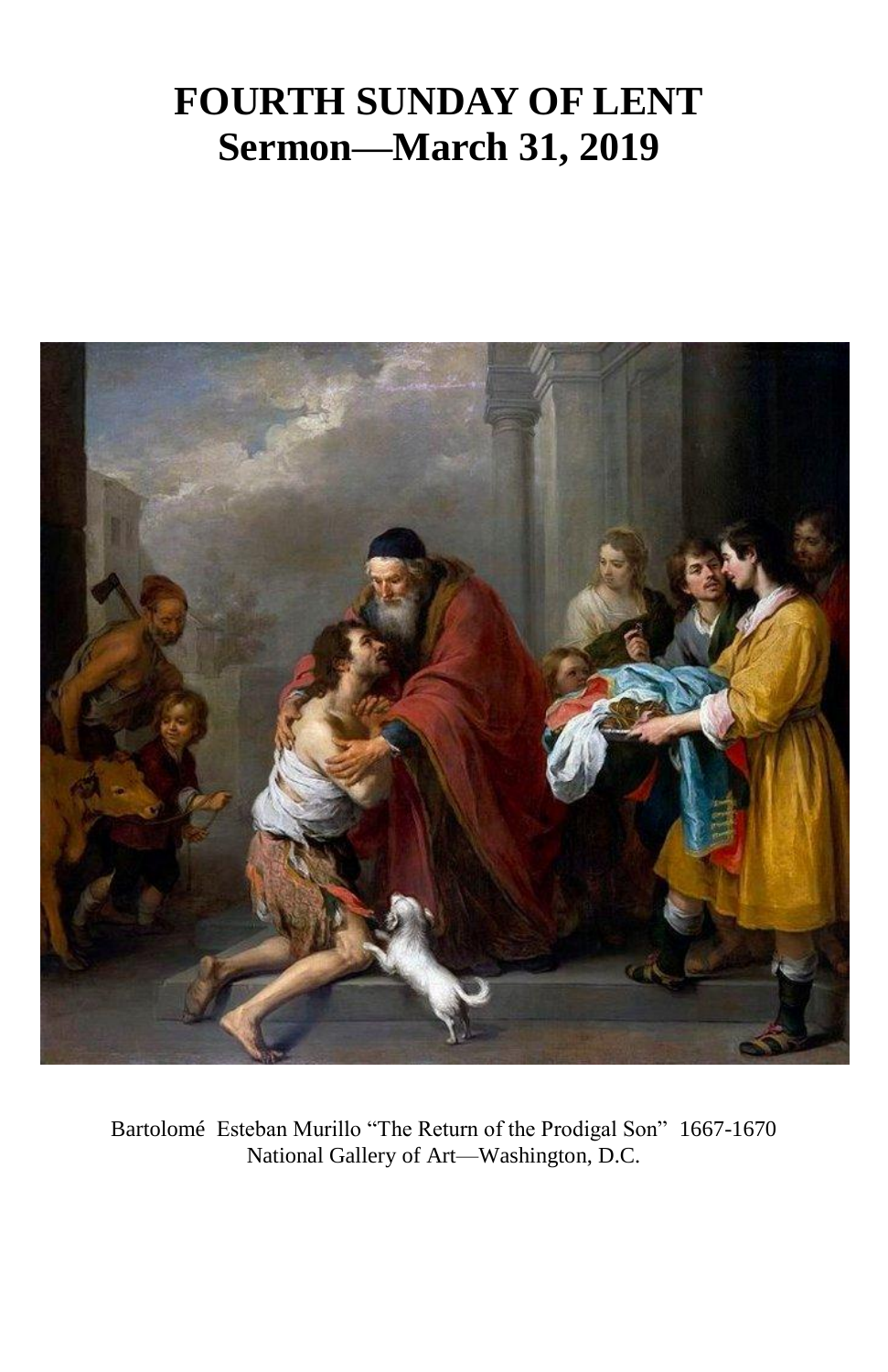

## Good Shepherd Lutheran Church & School

1611 E Main St., Watertown, WI 53094 (920)261-2570 A Stephen Ministry Congregation [www.goodshepherdwi.org](http://www.goodshepherdwi.org/)

**Fourth Sunday of Lent** March 31, 2019

**"The Return of the Prodigal Son"**

*(Luke 15:1-3;11-32)* Rev. David K. Groth

**Every day, everywhere, by everyone… sharing the grace of the Good Shepherd.**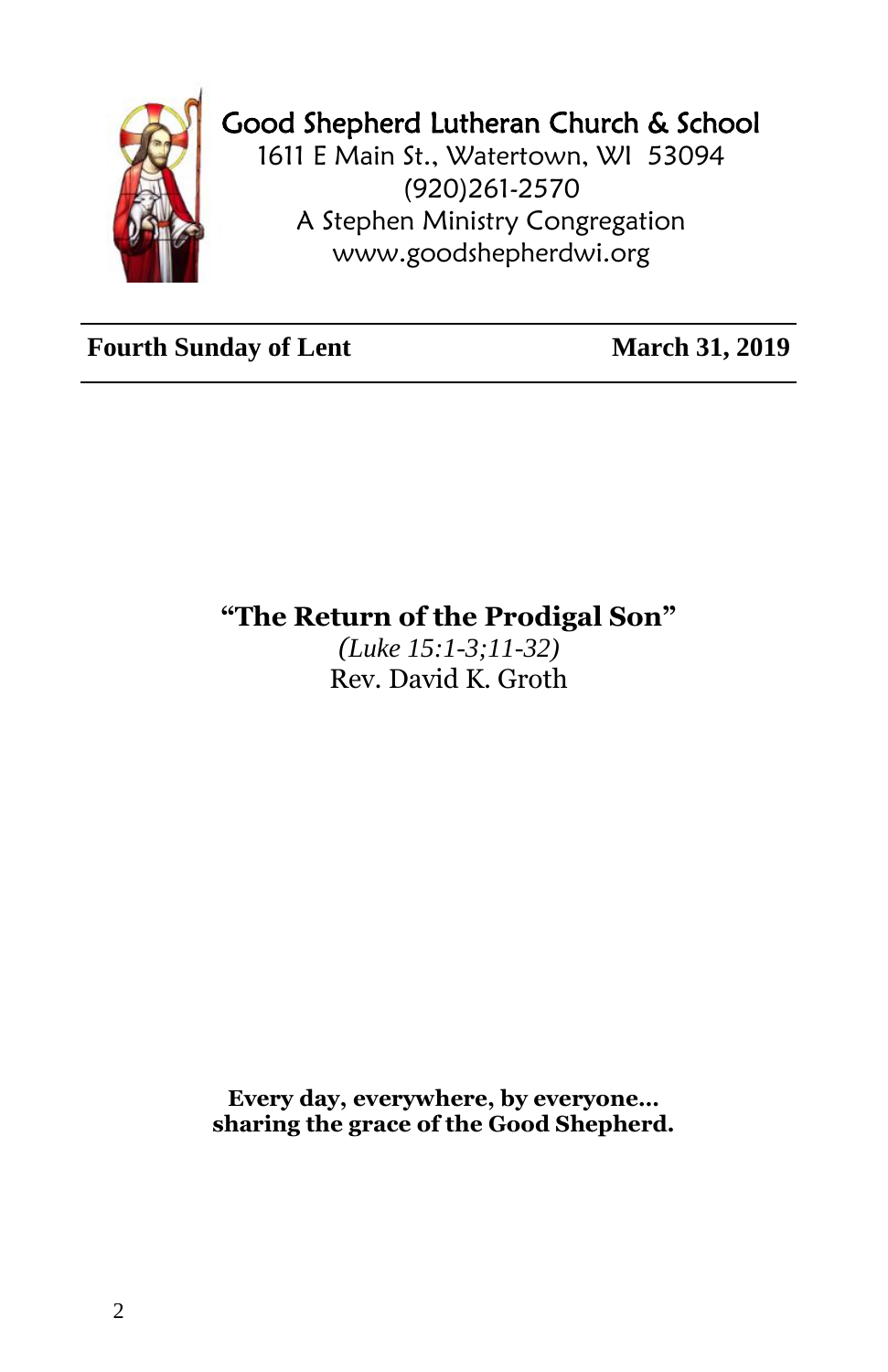**Collect:** Almighty God, our heavenly Father, Your mercies are new every morning; and though we deserve only punishment, You receive us as Your children and provide for all our needs of body and soul. Grant that we may heartily acknowledge Your merciful goodness, give thanks for all Your benefits, and serve You in willing obedience; through Jesus Christ, Your Son, our Lord, who lives and reigns with You and the Holy Spirit, one God, now and forever. **Amen**

So the Pharisees and Scribes noticed many tax collectors and sinners gathering around Jesus, and they grumbled. "This man receives sinners and eats with them." Jesus doesn't argue the point. Instead, he tells them a story about a man and his two sons. The younger does the unthinkable. Essentially he says to his father, "Old man, I can no longer wait for you to die. I need to live, but I can't do that working the fields all my life. How 'bout you give me my part of your estate now." It's a brazen, self-centered request, but the father lets him have it his way.

The young man goes off to the far country and blows the whole pile on liquor and sex and fancy clothes. He's got a bucket list, and he's starting to check items off one by one. They are hyper-expensive, hyper-selfish. I doubt tithing is on his bucket list, nor washing dishes at the soup kitchen. No, it's all about him. He figures life is short. This is all there is, and pretty soon he'll be too old to do much of anything. Once you kick the bucket, you're done. Game over. No more adventure; no more fine food. So you have to seize the day. His life turns into a never ending Margi-Gras without Lent; it's a casino buffet which knows no fast.

The only trouble is, he has no income; only expenditures. Before he runs out of things to do, he runs out of money. Then disaster really strikes. There's a famine in the land, and just like that he's destitute. He's lost it all. He thinks himself a victim . . . of the famine, of the economy; a victim of inflated prices and high unemployment and shallow friends and a weak federal safety net; a victim of casinos that rigged the odds and of his pack a day smoking habit.

He knows he has to work or starve. He takes the only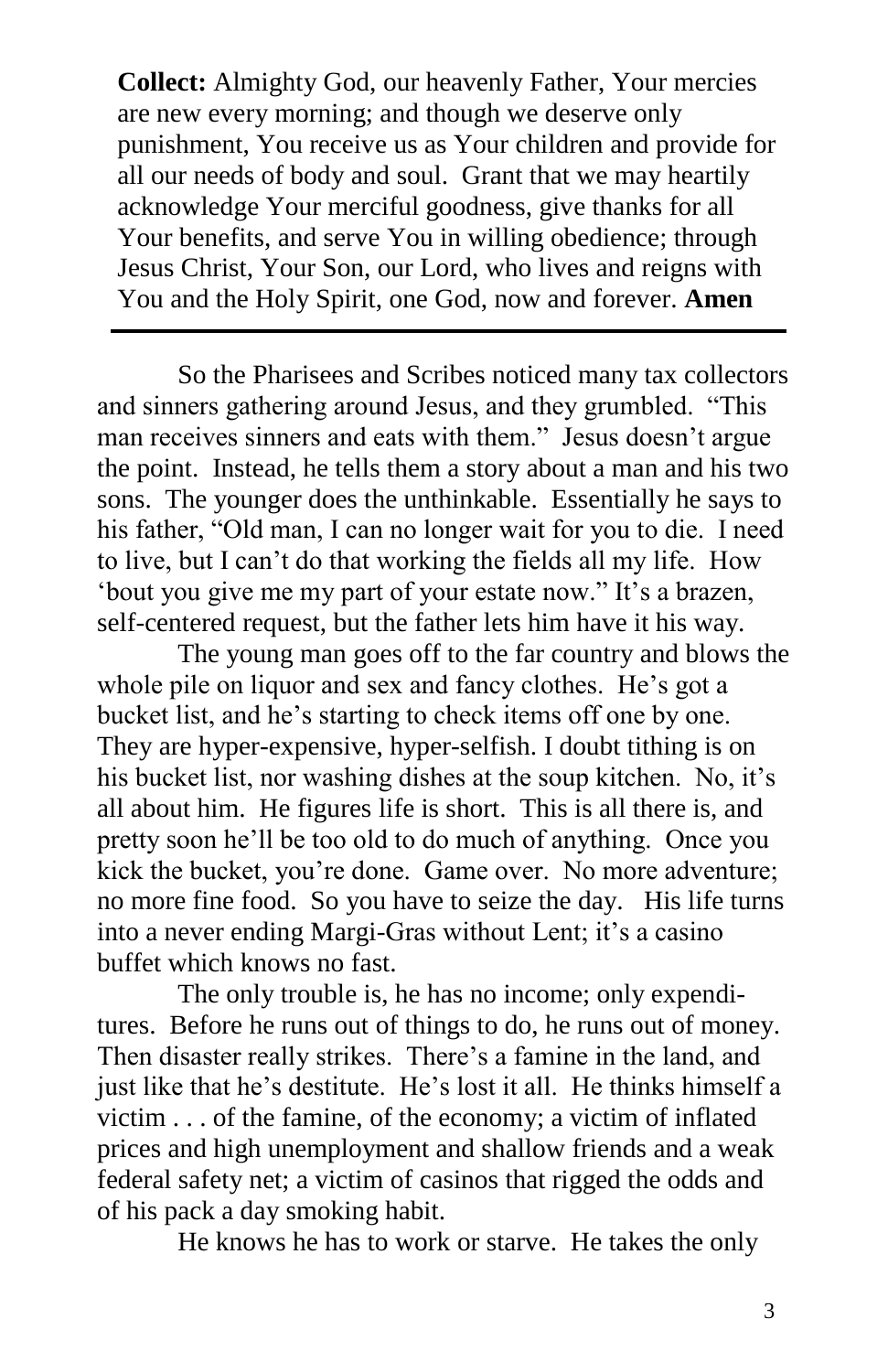job he can find . . . at a pig farm of all places. He keeps the job just long enough to notice that the owner treats his pigs better than he does his people. Then it dawns on him: "How many of my father's hired servants have more than enough to eat, but here I am starving!"

Notice, there's no sign of remorse over what he's done, how he broke his father's heart . . . only a deep lament over his new and lowly status. There's no indication he thinks of his dad as anything more than a meal ticket. He decides to go home because he knows his old man will have to take him in, and he'll get three good meals a day, and for a man on the edge of starvation that's reason enough.

On the way home he starts working up a manipulative little speech, one that will soften the old man's heart enough that the door won't be slammed in his face. He refines it, polishes it, rehearses it over and over, to get the inflection just right, and the posture and the gestures. "Father, I have sinned against heaven and against you. I am no longer worthy to be called your son. Treat me as one of your hired servants." Notice the word "hired"? He'll work if he must, so long as he's paid.

 Just about the time he has the speech down pat, he rounds the corner, and apparently the old man has already spotted him and is running, a full on sprint. Clearly it's been many years since he's run, but he's going as fast as his old legs will carry him, down the lane, robes flying, embarrassing himself. The servants are wondering what the emergency is. The old man throws his arms around his son, nearly knocking him off his feet. Then the boy launches into his speech. "Father, I have sinned against heaven and against you; I am not worthy to be called your son." I don't think the father hears a bit of it. The boy is back, and for now, that's all that matters. Who cares why he's back?

The old man doesn't do what other fathers would do. He doesn't say he hopes he's learned his lesson. He doesn't say he hopes the boy is finally ready to settle down and learn the value of hard work. He doesn't say "You'll have to find a way to make this up to your mother and me." In fact, he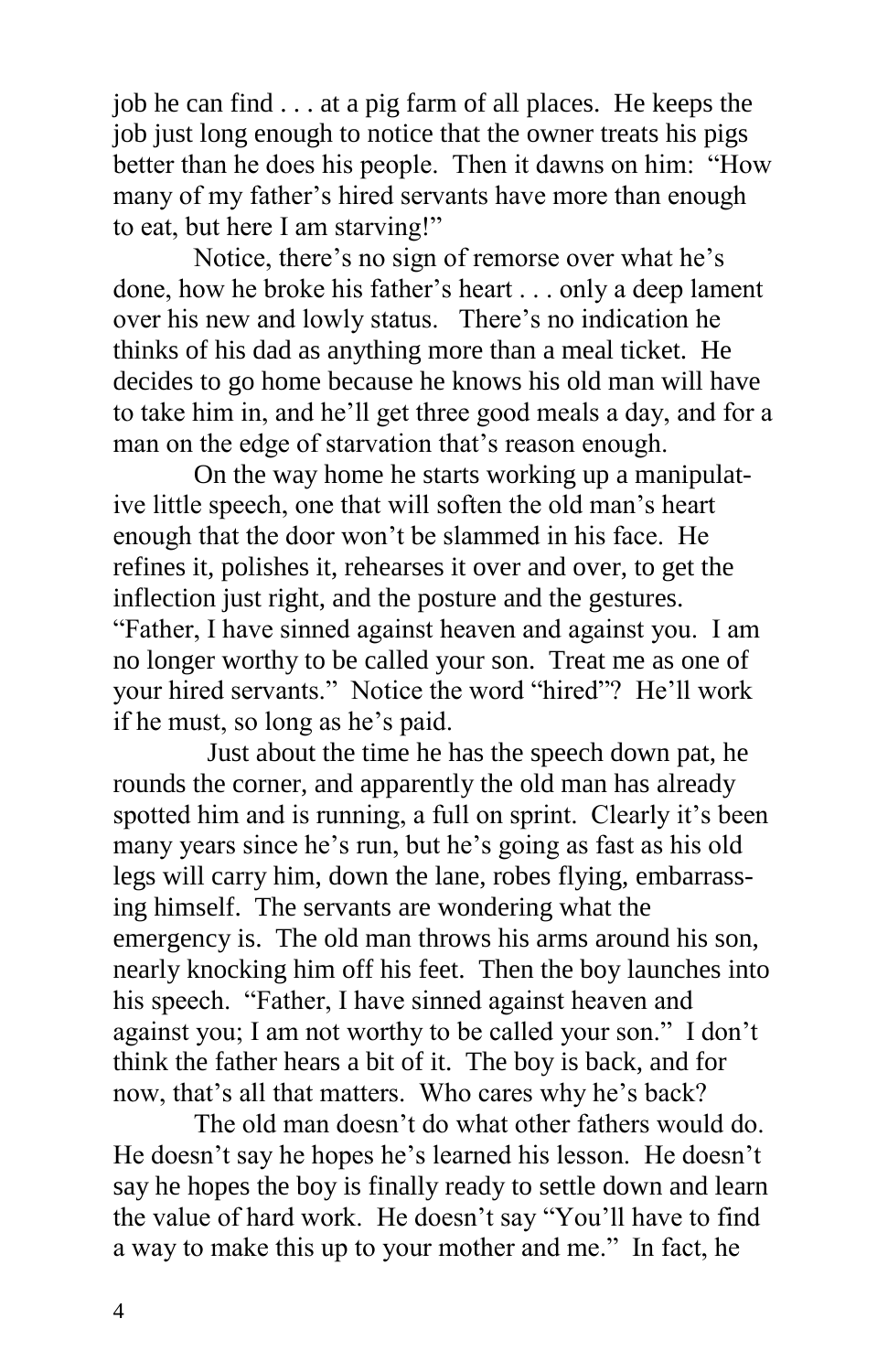doesn't say anything to his son, with words. But he is barking orders to his servants. "Quick! Bring the best robe. And a ring! Bring a ring! And shoes for his feet. And go get the fattened calf and kill it and let's eat and celebrate." The servants looked confused, so the father says, "My son was dead and is alive again; he was lost, and is found."

If you would, please have a look at the front cover of the bulletin. It's a  $17^{\text{th}}$  century oil painting by a Spanish artist named Bartolome Esteban Murillo. It's called *The Return of the Prodigal Son* and it hangs in the National Gallery of Art in Washington, D.C.

First notice the son's appearance. He's disheveled. His hair is unkempt, his face unshaven, his shirt has nearly given up the ghost. His pants are also in tatters. And can you smell the aroma of the pig farm wafting from him? Good thing this painting is not a scratch and sniff! The dog seems excited to see his long lost master, but is also taking in the stench.

The young man's feet stand out. They are dirty and dusty, bruised and worn. They are likely throbbing from the journey. He doesn't even have sandals, which means he has nothing: nothing to offer, nothing to give. He looks the beggar's part and is playing it too.

That is us, of course. The son is us. We have wandered far from our heavenly Father. We have our own bucket list of hyper-expensive, hyper-selfish experiences. If you're the average Lutheran, tithing probably isn't on your bucket list, or mucking out a neighbor's basement after the flood. My will and desires do not often align very well with the Father's, nor do yours. When we can, we do what brings us pleasure, without regard to whether it pleases him or saddens him. Sometimes we get it into our heads we can manipulate him later, say something to him that comes off humble and contrite, while our hearts are far from him. And we really have nothing to offer him, nothing he needs. Our clothing is torn and tattered. Our feet are bare and bruised. Our sin has done a number on us, and it reeks before him. The son is us. Luther said, "Before God, we are all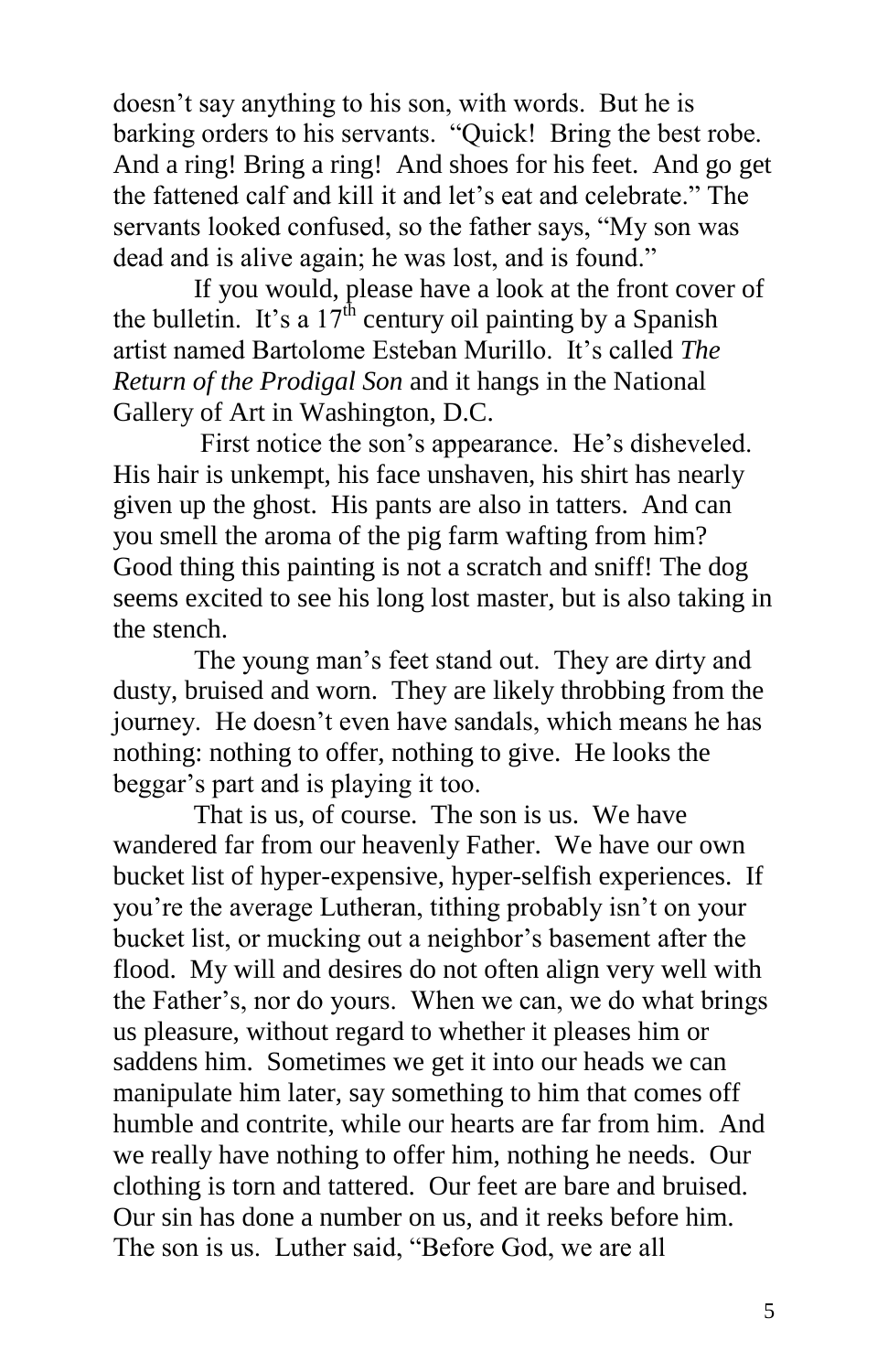beggars."

Now look at the father. He is at the center and that's appropriate because the story is really about him, his extraordinary love and forgiveness and grace. There's nothing new or rare about young men and women rebelling against their parents. But in all the other religions of the world, you'll find no one like this father. If you want or need the loving Father to run down the lane for you, he won't be found anywhere else, in any of the other sacred writings, in any of the other gods of the nations. If you need the Father who lavishes his love and gifts on reeking sinners, you'll find him no where else. If you want the Father who, with all heaven, rejoices over one sinner that repents, you'll only find him here.

In the painting, the father is a big man. He has strong hands, but you can see gentleness in his hands too. Notice the expression in his face. This is not a hallelujah celebration, as some artists have painted. This is a quiet moment. There's even a hint of sadness in the father's eyes. Forgiveness, redemption, reconciliation. . . it's a painful business. The father is not pretending everything is just fine when it isn't. But notice, the father isn't angry either. He is not giving his son the back of his hand or a kick in the rear. The father is looking on his son with love, and concern, and relief, and with forgiveness. He's just glad to have him back home. Clearly the boy is still a work in progress, but it's also clear he does not need to reapply for his spot in the family. The father's embrace in front of all the others has already restored him.

It is the image of our heavenly Father. He does not belittle us. He is not looking to vent his anger on us. He will not give us the cold shoulder. He loves us and cares for us. This is Jesus – the image of God and his forgiving love for us. And this story tells the Pharisees and Scribes why the sinners and tax collectors are drawing near to Jesus, and why he's just glad to have them within his orbit, even if they are still works in progress. Maybe the Pharisees and Scribes even saw there might be room and welcome for them too,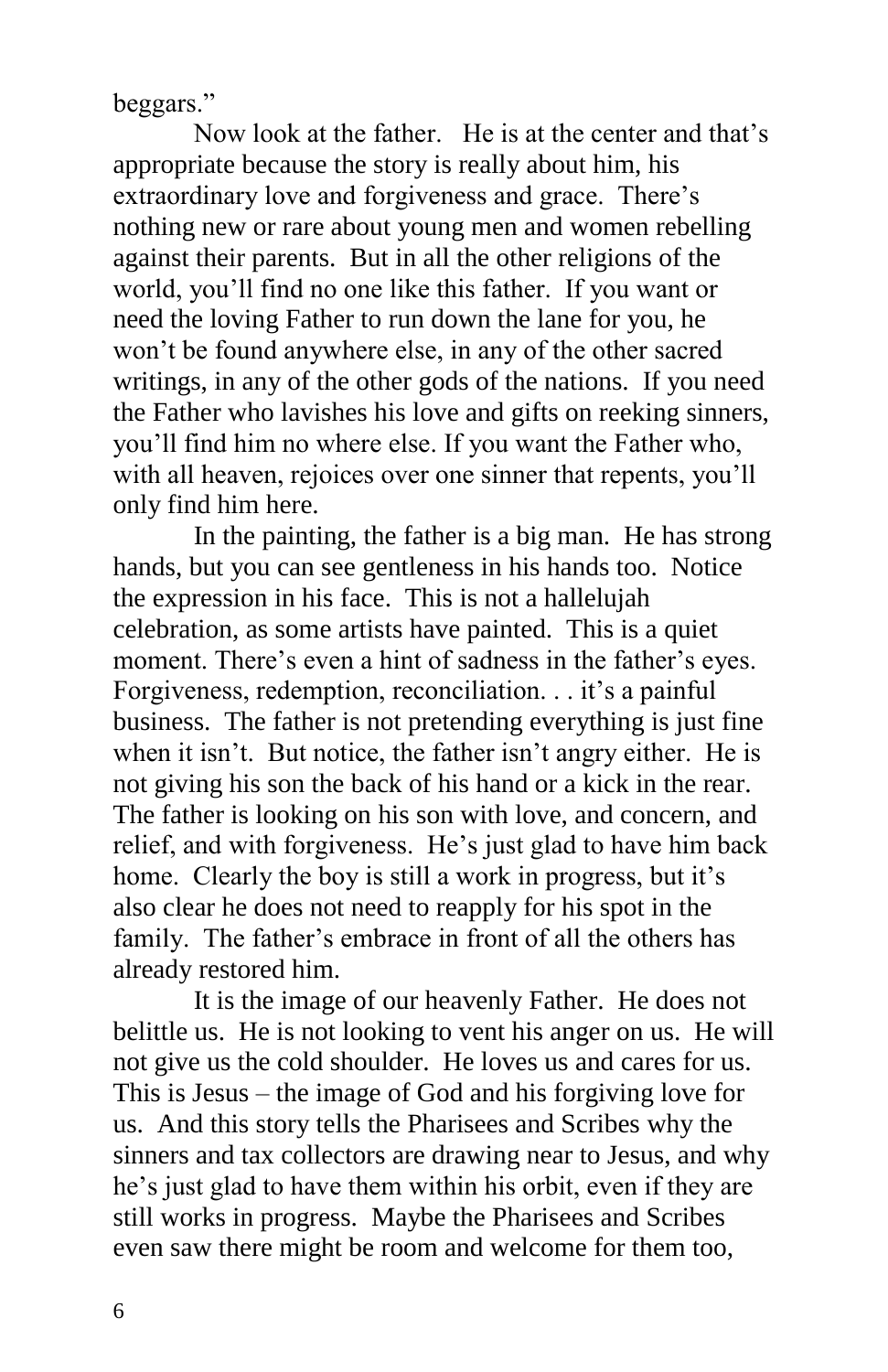though they too would be works in progress.

 Finally, have a look at the servants to the right of the father. You recall the father had sent them off to fetch the best robe for his son, and a ring for his hand, and shoes for his feet. Here they are. One is holding a clean shirt and a silk robe and new pair of sandals. The other is holding a ring. The painting invites us to think ahead, after the son has taken a good, long hot bath and has shaved and put on fresh, clean clothes. After working outside all day in the cold, how good it is to come inside and shower off the smoke and grease and dirt. How good it is then to put on clean, comfortable clothing, and sit down to a nice meal. I bet this boy felt like a new man, having had a chance to clean up and put on the new clothes given him. He begins a new day, forgiven and restored by his father.

New clothing, more specifically a new robe, the very best one. New man. In the Epistle lesson Paul writes, "If anyone is in Christ, he is a new creation. The old has passed away; behold, the new has come."

You've been baptized. You believe in him, sometimes more, sometimes less, but you believe in him. You are in Christ. You have been made a new creation.

Scripture gives the sense it's an already but not yet sort of thing. You are already in Christ through baptism. You've already been made a new creation. You were created in the image of God. That was lost with sin. But in Christ, the image is being restored. You've been made a new creation, but the image of God has not yet been fully restored in you. You are still a work in progress. There's more to do, more to repent of, more to turn away from.

But for now, just take in the Father's love. You've wallowed with the pigs. Now wallow in the love of God in Christ Jesus, whose blood cleanses you. You were in the far country. Now you are in the strong arms of his embrace. You were lost and out of his orbit. He has brought you back in. Your clothes reeked and were in tatters. He has clothed you with the resplendent robe of Christ's righteousness. God has reconciled you to himself through Christ, and is not